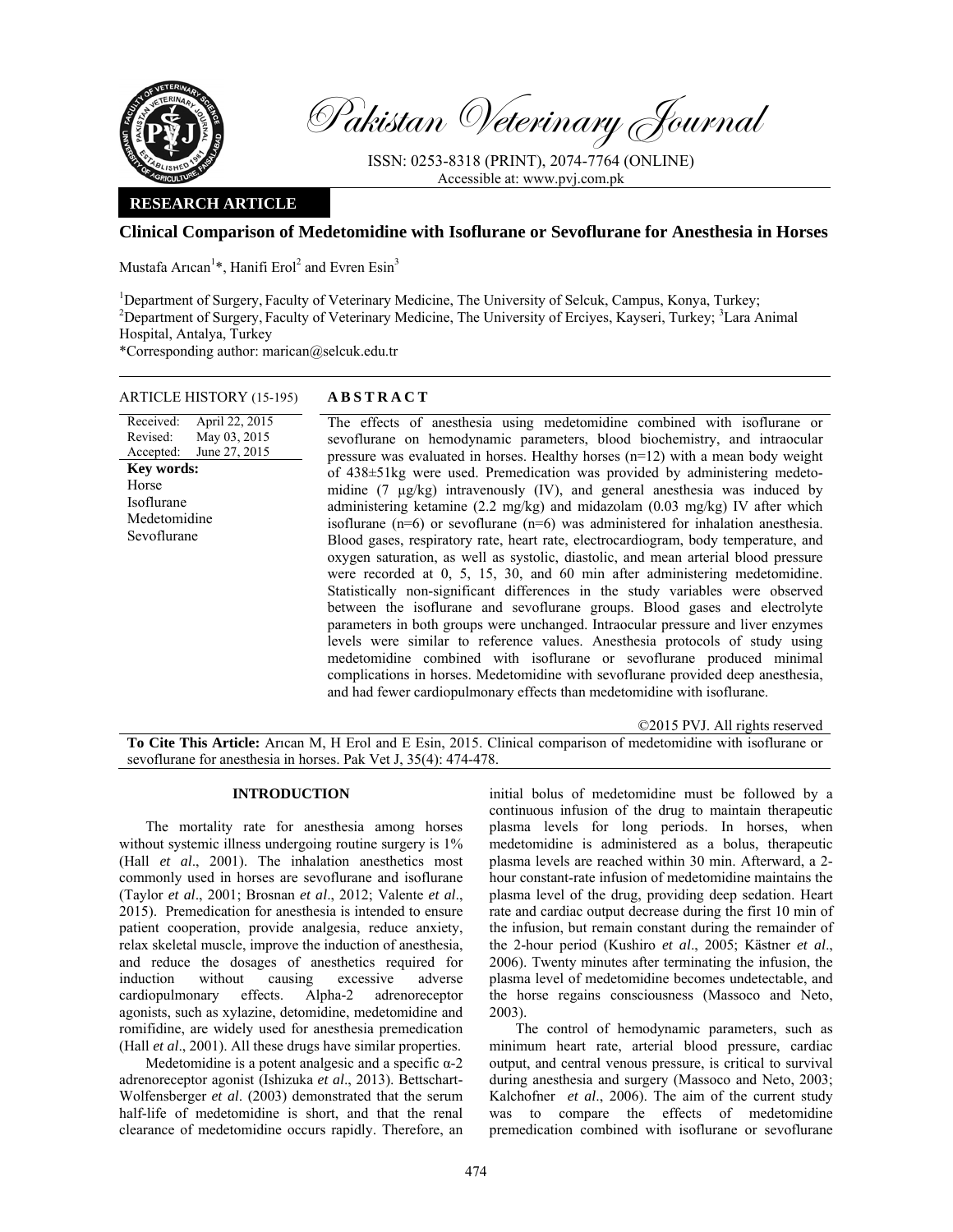inhalation anesthesia on hemodynamic parameters, blood biochemistry, and intraocular pressure in horses.

### **MATERIALS AND METHODS**

**Study Design:** The current study was performed in the Department of Surgery, Faculty of Veterinary Medicine, University of Selcuk, Turkey, and was approved by the Ethics Committee of the Faculty of Veterinary Medicine. Twelve healthy male and female thoroughbred horses with a mean body weight of  $438\pm51$  kg were divided into two groups of six animals each. Medetomidine (Domitor; Pfizer, New York, NY, USA) was administered to premeditated horses, and general anesthesia was induced using ketamine (2.2 mg/kg, 10% Ketasol; Richterpharma, Wels, Austria) and midazolam (0.03 mg/kg, Demizolam CURAMED Pharma GmbH. Karlsruhe Germany). For inhalation anesthesia, one group of horses received isoflurane (Aerrane; Baxter Healthcare, Deerfield, IL, USA), and the other group received sevoflurane (Sevorane liquid; Abbott Laboratories, Abbott Park, IL, USA). The hemodynamic parameters, blood biochemistry, and intraocular pressure were recorded before and during anesthesia.

**Anesthesia procedures:** Animals were denied food for 12 h before being used in the experiments, whereas drinking water was provided *ad libitum*. A 20-gauge catheter was placed in the right external jugular vein of each animal for intravenous drug administration and blood collection. After premedication was provided. The horses were placed in right lateral recumbency and anesthesia was maintained by administering isoflurane or sevoflurane via a Surgivet large-animal, semiclosed anesthesia circuit system (Smiths Medical, Dublin, OH, USA) using intermittent positive-pressure ventilation. The initial vaporizer settings for the isoflurane group were 5% isoflurane and an oxygen flow rate of 4 L/min. Isoflurane was decreased to 4 and 2.5% at 10 and 15 min post induction, respectively. The initial vaporizer settings for the sevoflurane group were 8% sevoflurane and an oxygen flow rate of 4 L/min. Sevoflurane was decreased to 6, 4, and 3% at 10, 15, and 20 min post induction, respectively. Anesthesia was terminated at 60 min post induction in both groups, and the breathing circuit was disconnected from the tracheal tube.

**Study variables:** Heart rate (HR); electrocardiogram (ECG); body temperature (BT); oxygen saturation (SPO<sub>2</sub>); and the systolic, diastolic, and mean arterial blood pressures were measured using a base-apex lead BM3 Vet monitor (Bionet, Seoul, Korea). Standard extremity derivations of aVL, aVR, and aVF were recorded. The hemodynamic parameters were recorded before (control) and 5, 15, 30, and 60 min after administering medetomidine. Spontaneous breathing, extubation, and stand up times were recorded. Blood was collected before anesthesia,  $5<sup>th</sup>$ ,  $15<sup>th</sup>$  30<sup>th</sup> and 60<sup>th</sup> minutes following the induction of anesthesia. WBC count; RBC count; hemoglobin level (Hg); hematocrit (Ht); blood pH; partial pressure of venous oxygen  $(PO<sub>2</sub>)$ ; partial pressure of venous carbon dioxide  $(PCO<sub>2</sub>)$ ; total carbon dioxide  $(tCO<sub>2</sub>)$ ; and serum levels of bicarbonate, sodium,

potassium, calcium, and glucose were measured using a Gem Premier 3000 (Biomerieux Diagnostics, Marcy l'Etoile, France) and a Medonic CA 530 hematology analyzer (PZ Cormay, Łomianki, Poland). Serum levels of aspartate transaminase (AST), alanine transaminase (ALT), alkaline phosphatase (ALP), α-glutamyltransferase (GGT), total bilirubin (T-bil) were measured using a VetTest 8008 biochemical analyzer (Idexx Laboratories, Westbrook, ME, USA). Intraocular pressures were measured using a TonoVet Tonometer (Icare, Vantaa, Finland) before administering medetomidine (control) and at 5, 15, 30, and 60 min after inducing anesthesia. Animal behaviors, including quietness, anxiousness, excitement, aggression, and disobedience, were also recorded before and after anesthesia.

**Statistical analysis:** The values (mean±SE) of the study variables for the two groups were compared using followed by Tukey's test to evaluate the significance of deviations from the control values. The level of statistical significance was set at P<0.05.

#### **RESULTS**

**Anesthesia maintenance and recovery:** Anxiousness was observed in all of the horses in the isoflurane group and in two horses in the sevoflurane group. Appropriate and adequate sedation was observed in all of the animals after the induction of anesthesia. No significant differences were observed in the times for the loss and return of the palpebral reflex, the start of spontaneous breathing, extubation, or stand up time (Table 1).

**Table 1:** Clinical findings of isoflurane and sevoflurane groups during and after anesthesia of horses

| <b>Parameters</b>                              | Isoflurane (min) | Sevoflurane (min) |  |  |
|------------------------------------------------|------------------|-------------------|--|--|
| Loss of palpebral reflex                       | $16.2 \pm 3.47$  | $9.38 \pm 0.66$   |  |  |
| Return of palpebral reflex                     | $13.8 \pm 1.70$  | $11.5 \pm 2.69$   |  |  |
| Spontaneous breathing                          | $13.4 \pm 1.75$  | $17.3 \pm 8.47$   |  |  |
| Extubation                                     | $18.7 \pm 1.63$  | $19.4 \pm 1.83$   |  |  |
| Standing up                                    | $49.5 \pm 3.15$  | $48.8 + 9.49$     |  |  |
| No significant differences were seen (P>0.05). |                  |                   |  |  |

**Cardiopulmonary findings:** There were not any differences in the heart rate (HR), respiratory rate (RR), body temperature (BT), or systolic pressure were observed between the isoflurane and sevoflurane groups. The  $SPO<sub>2</sub>$  was significantly lower in the isoflurane group at 60 min post induction (P<0.05) than in the sevoflurane group (Table 2). The diastolic and mean arterial blood pressures were higher during anesthesia in the isoflurane group than in the sevoflurane group. No significant differences in the diastolic and mean arterial blood pressures were observed at 30 min post induction.

**Hemato-biochemical parameters:** The RBC count, Hg, and Ht of the two groups were significantly different at 0, 5, 15, 30, and 60 min after the induction of anesthesia. These results appeared within the reference values. Blood pH increased in the isoflurane group during anesthesia, whereas blood pH decreased in the sevoflurane group. Significant intra group differences in  $pH$  and  $PCO<sub>2</sub>$  were observed among the horses in the sevoflurane group at 15, 30, and 60 min after the induction of anesthesia, which also differed significantly from those of the isoflurane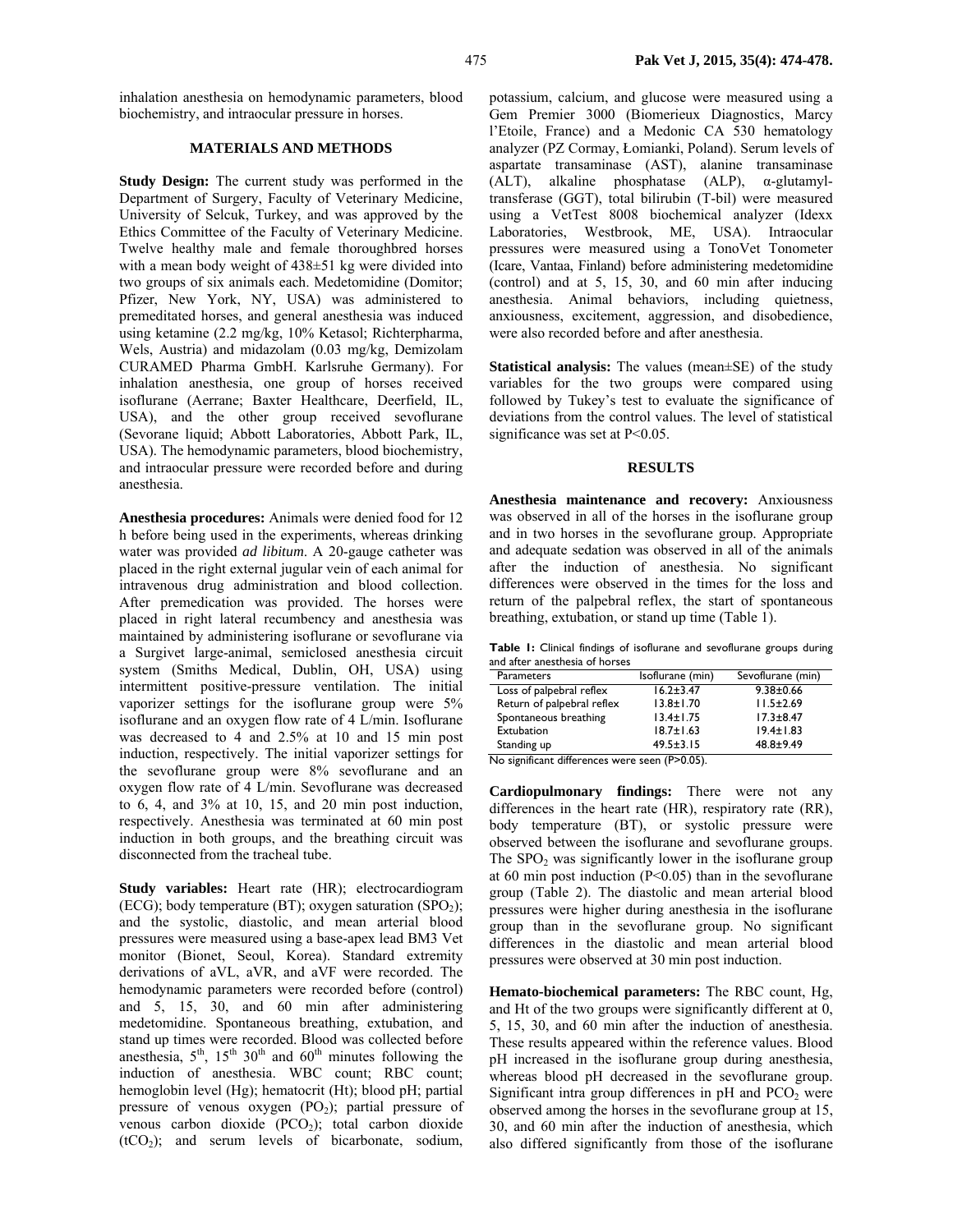**Table 2:** Cardiopulmonary findings of isoflurane (ISO) and sevoflurane (SEVO) groups during the anesthesia

| <b>VALUE</b>                                                            | Groups                                                                        | 0 min           | 5 min           | 15 min          | $30$ min           | $60$ min         |
|-------------------------------------------------------------------------|-------------------------------------------------------------------------------|-----------------|-----------------|-----------------|--------------------|------------------|
| <b>HR</b>                                                               | ISO                                                                           | $13 + 32.2$     | $85.0 \pm 17.8$ | $65.2 \pm 14.3$ | $52.8 \pm 8.30$    | $51.4 \pm 10.5$  |
|                                                                         | <b>SEVO</b>                                                                   | $52.2 + 8.32$   | $67.2 \pm 13.5$ | $51.8 \pm 13.3$ | $46.2 \pm 8.53$    | $40.8 \pm 3.75$  |
| SpO <sub>2</sub>                                                        | ISO                                                                           | $97.8 \pm 0.17$ | $97.2 \pm 0.54$ | $97.7 \pm 0.33$ | $94.7 \pm 1.23*$   | $89.7 \pm 3.77*$ |
|                                                                         | <b>SEVO</b>                                                                   | $89.7 \pm 3.41$ | $94.0 \pm 2.32$ | $90.0 + 5.57$   | $89.8 \pm 5.71$    | $95.2 \pm 1.11$  |
| <b>RR</b>                                                               | ISO                                                                           | $19.2 \pm 3.66$ | $11.0 \pm 2.71$ | $11.0 \pm 2.34$ | $20.5 \pm 7.62$    | $6.80 \pm 0.80$  |
|                                                                         | <b>SEVO</b>                                                                   | $10.8 + 2.21$   | $11.1 \pm 2.53$ | $9.50 \pm 1.58$ | $9.50 \pm 2.24$    | $8.33 \pm 1.38$  |
| <b>BT</b>                                                               | ISO                                                                           | $36.2 \pm 0.36$ | $36.1 \pm 0.36$ | $36.3 \pm 0.33$ | $36.1 \pm 0.37$    | $36.1 \pm 0.33$  |
|                                                                         | <b>SEVO</b>                                                                   | $36.6 \pm 0.32$ | $36.5 \pm 0.29$ | $36.5 \pm 0.41$ | $36.4 \pm 0.33$    | $36.4 \pm 0.22$  |
| <b>Systolic Pressure</b>                                                | ISO                                                                           | $142 + 4.87$    | $167 \pm 18.8$  | $120 \pm 17.9$  | $177 + 9.98$       | $161 \pm 21.1$   |
|                                                                         | <b>SEVO</b>                                                                   | 159±18.0        | 181±30.4        | $115 \pm 12.3$  | $117 + 7.73$       | $132 + 21.0$     |
| Diastolic Pressure                                                      | ISO                                                                           | $117 + 7.02$    | 139±10.7        | $82.2 + 9.18$   | $108 \pm 15.9$ **  | $105 \pm 25.1$   |
|                                                                         | <b>SEVO</b>                                                                   | $89.2 \pm 18.7$ | $110+25.4$      | $66.2 + 8.97$   | $56.4 \pm 6.6$  ** | $79.2 \pm 15.4$  |
| Mean Pressure                                                           | ISO                                                                           | 114±7.23        | $137 + 20.0$    | $93.6 \pm 11.5$ | $132 \pm 14.0$ **  | $123 \pm 12.5$   |
| $*$ /D $\geq$ 0.0 $\geq$<br>which are a common the contract of the con- | <b>SEVO</b><br>$+$ $+$ $\sqrt{D}$ $\sqrt{D}$ $\sqrt{D}$ $\sqrt{D}$ $\sqrt{D}$ | l 15±17.8       | 137±28.4        | $89.8 \pm 10.9$ | $90.6 \pm 7.42**$  | 88.2±9.97        |

|                  |             | SEVO             | II5±17.8                                                                        | 137±28.4<br>89.8±10.9                                                                                                                              | $90.6 \pm 7.42$    | 88.2±9.97            |
|------------------|-------------|------------------|---------------------------------------------------------------------------------|----------------------------------------------------------------------------------------------------------------------------------------------------|--------------------|----------------------|
|                  |             |                  | $*(P<0.05)$ , in groups evaluation; ** (P<0.05), between two groups evaluation. |                                                                                                                                                    |                    |                      |
|                  |             |                  |                                                                                 |                                                                                                                                                    |                    |                      |
|                  |             |                  |                                                                                 | Table 3: Hematological, venous blood gas analysis and biochemical evaluations isoflurane (ISO) and sevoflurane (SEVO) groups during the anesthesia |                    |                      |
| Value            | Group       | $0 \text{ min}$  | 5 min                                                                           | 15 min                                                                                                                                             | $30 \text{ min}$   | $60$ min             |
| <b>RBC</b>       | ISO.        | $10.1 \pm 0.42*$ | $9.07 \pm 0.49*$                                                                | $7.52 \pm 0.42*$                                                                                                                                   | $7.51 \pm 0.43*$   | $7.12 \pm 0.40*$     |
|                  | <b>SEVO</b> | $10.5 \pm 0.63*$ | $8.95 \pm 0.36$                                                                 | $8.36 \pm 0.32*$                                                                                                                                   | 7.82±0.47*         | $7.26 \pm 0.51$ *    |
| <b>WBC</b>       | <b>ISO</b>  | $8.18 \pm 0.57$  | $7.82 \pm 0.59$                                                                 | $7.65 \pm 0.58$                                                                                                                                    | $7.17 \pm 0.43$    | $6.47 \pm 0.37$      |
|                  | <b>SEVO</b> | $9.17 \pm 0.74$  | $8.60 \pm 0.68$                                                                 | $8.05 \pm 0.66$                                                                                                                                    | $7.73 \pm 0.59$    | $6.92 \pm 0.69$      |
| Hg               | ISO         | $14.5 \pm 0.45*$ | $12.8 \pm 0.87$                                                                 | $11.4 \pm 0.43*$                                                                                                                                   | $10.9 \pm 0.51*$   | $10.5 \pm 0.46*$     |
|                  | <b>SEVO</b> | $15.0 \pm 0.84*$ | $12.9 \pm 0.45$                                                                 | $12.1 \pm 0.46*$                                                                                                                                   | $11.3 \pm 0.64*$   | $10.6 \pm 0.72*$     |
| Ht               | <b>ISO</b>  | $52.5 \pm 1.69*$ | $45.3 \pm 3.21$                                                                 | $40.4 \pm 1.71*$                                                                                                                                   | 38.7±2.05*         | 36.6±1.89*           |
|                  | <b>SEVO</b> | $54.3 \pm 3.23*$ | $45.7 \pm 1.68$                                                                 | $42.6 \pm 1.61*$                                                                                                                                   | 39.8±2.39*         | 36.9±2.66*           |
|                  | <b>ISO</b>  | $7.44 \pm 0.02$  | $7.41 \pm 0.02$                                                                 | $7.43 \pm 0.03**$                                                                                                                                  | $7.44 \pm 0.03**$  | 7.46±0.04**          |
| рH               | <b>SEVO</b> | 7.42±0.02*       | 7.39±0.01                                                                       | 7.36±0.01**.*                                                                                                                                      | 7.34±0.01**.*      | 7.34±0.01**.*        |
|                  | <b>ISO</b>  | $44.8 \pm 1.06$  | $46.2 \pm 1.02$                                                                 | $46.6 \pm 1.43$                                                                                                                                    | $46.0 \pm 2.6$  ** | 46.8±5.42**          |
| pCO <sub>2</sub> | <b>SEVO</b> | 44.5±1.99*       | $46.0 \pm 1.51$                                                                 | $52.1 \pm 2.93$                                                                                                                                    | 56.7±2.84 ***      | $62.7 \pm 3.94**$ .* |
|                  | ISO         | $30.2 \pm 1.34$  | $29.2 \pm 1.04$                                                                 | $30.9 \pm 1.20$                                                                                                                                    | $31.1 \pm 0.73$    | $32.5 \pm 1.47$      |
| HCO <sub>3</sub> | <b>SEVO</b> | 28.9±0.43*       | 27.8±0.57*                                                                      | $29.3 \pm 1.03*$                                                                                                                                   | $30.7 \pm 0.83$    | 33.2±0.89*           |
| tCO <sub>2</sub> | <b>ISO</b>  | $31.6 \pm 1.37$  | $30.6 \pm 1.01$                                                                 | $32.4 \pm 1.17$                                                                                                                                    | $32.5 \pm 0.68$    | 33.9±1.57            |
|                  | <b>SEVO</b> | 30.4±0.47        | $29.2 \pm 0.60*$                                                                | $30.9 \pm 1.11$                                                                                                                                    | $33.9 \pm 2.02$    | $35.1 \pm 1.01*$     |
|                  | ISO         | $27.4 \pm 1.29*$ | 33.8±2.03                                                                       | $42.8 \pm 3.49$                                                                                                                                    | $48.2 \pm 5.21*$   | 52.4±7.99*           |
| PO <sub>2</sub>  | <b>SEVO</b> | 28.0±1.86*       | 38.0±3.66*                                                                      | $51.2 \pm 2.53*$                                                                                                                                   | $52.8 \pm 2.48*$   | $55.5 \pm 3.01*$     |
|                  | <b>ISO</b>  | 85.8±4.14*       | 94.4±1.47                                                                       | 111±4.91                                                                                                                                           | $127 \pm 8.98*$    | 150±16.1             |
| Glu              | <b>SEVO</b> | $83.5 \pm 3.08$  | $94.2 \pm 3.39$                                                                 | 117±11.5                                                                                                                                           | $133 \pm 19.6$     | $142 \pm 25.9$       |
|                  | <b>ISO</b>  | 138±1.93         | $138 \pm 1.81$                                                                  | 138±2.35                                                                                                                                           | 138±1.58           | $137 \pm 1.31$       |
| Na               | CDU         | $120 + 10$       | $120 + 147$                                                                     | $130 + 0.70$                                                                                                                                       | $120 + 121$        | $127 + 120$          |

SEVO 138±1.19 139±1.47 138±0.79 138±1.31 137±1.20  $K = \frac{150}{2510} = \frac{3.42 \pm 0.16}{25140} = \frac{3.26 \pm 0.09}{252 \pm 0.02} = \frac{3.32 \pm 0.13}{25010} = \frac{3.36 \pm 0.02}{521 \pm 0.74} = \frac{3.90 \pm 0.07 \times 10^{-10}}{2510}$ 

Ca ISO 1.25±0.07 1.26±0.06 1.29±0.08 1.26±0.03 1.31±0.04\*\*

SEVO 3.52±0.13 3.33±0.09 3.50±0.12 5.21±1.74 3.90±0.18<sup>\*\*</sup>

SEVO 2.87±1.65 1.12±0.06 1.15±0.06 1.17±0.07 1.14±0.03\*\*

 $*(P<0.05)$  in groups evaluation;  $**$ (P<0.05) between two groups evaluation.

**Table 4:** Biochemical values isoflurane (ISO) and sevoflurane (SEVO) groups before and after the anesthesia.

| Group       | 0 min           | $60$ min        |
|-------------|-----------------|-----------------|
| ISO         | $27.2 \pm 6.10$ | $23.2 \pm 5.50$ |
| <b>SEVO</b> | $34.6 \pm 6.89$ | $28.3 + 6.01$   |
| ISO         | $14.6 \pm 1.49$ | $14.3 \pm 1.92$ |
| <b>SEVO</b> | $17.1 \pm 2.44$ | $14.0 \pm 1.80$ |
| ISO         | $3.03 \pm 0.42$ | $2.45 \pm 0.43$ |
| <b>SEVO</b> | $4.28 \pm 0.98$ | $2.98 \pm 0.74$ |
| ISO         | $331 \pm 142$   | $307 \pm 122$   |
| <b>SEVO</b> | 381±136         | $338 \pm 123$   |
| ISO         | $117 + 8.74$    | $109 \pm 7.64$  |
| <b>SEVO</b> | 130±9.25        | $115 \pm 12.0$  |
|             |                 |                 |

**Table 5:** Intraocular pressures isoflurane (ISO) and sevoflurane (SEVO) groups during the anesthesia

| Time (minute) | ISO             | SEVO            |
|---------------|-----------------|-----------------|
| 0             | $40.0 + 5.91$   | $36.8 \pm 5.57$ |
|               | $31.4 \pm 3.77$ | $26.5 \pm 5.16$ |
| 15            | $29.8 + 4.28$   | $32.3 \pm 5.85$ |
| 30            | $29.2 \pm 2.69$ | $28.3 \pm 3.30$ |
| 60            | $32.6 \pm 0.39$ | $37.4 \pm 7.87$ |

group. Significant intra group differences in the bicarbonate values were observed in the sevoflurane

group at 0, 5, 15, and 60 min after inducing anesthesia (Table 3).

The  $tCO<sub>2</sub>$  were significantly different at 0, 30, and 60 min in the isoflurane group. The  $PO_2$  values were statistically different in the isoflurane group at 0, 30, and 60 min post induction, and were statistically different in the sevoflurane group at 0, 5, 15, 30, and 60 min after the induction of anesthesia. No significant difference in the serum level of glucose was observed in the sevoflurane group, whereas significant differences were observed in the isoflurane group at 0 and 30 min post induction. The serum levels of potassium and calcium were significantly different between the isoflurane and sevoflurane groups at 60 min. No significant differences in the AST, ALT, ALP, GGT, or T-bil levels were observed between the two groups (Table 4).

**Intraocular pressures:** No significant difference in the intraocular pressure was observed between the groups (Table 5).

### **DISCUSSION**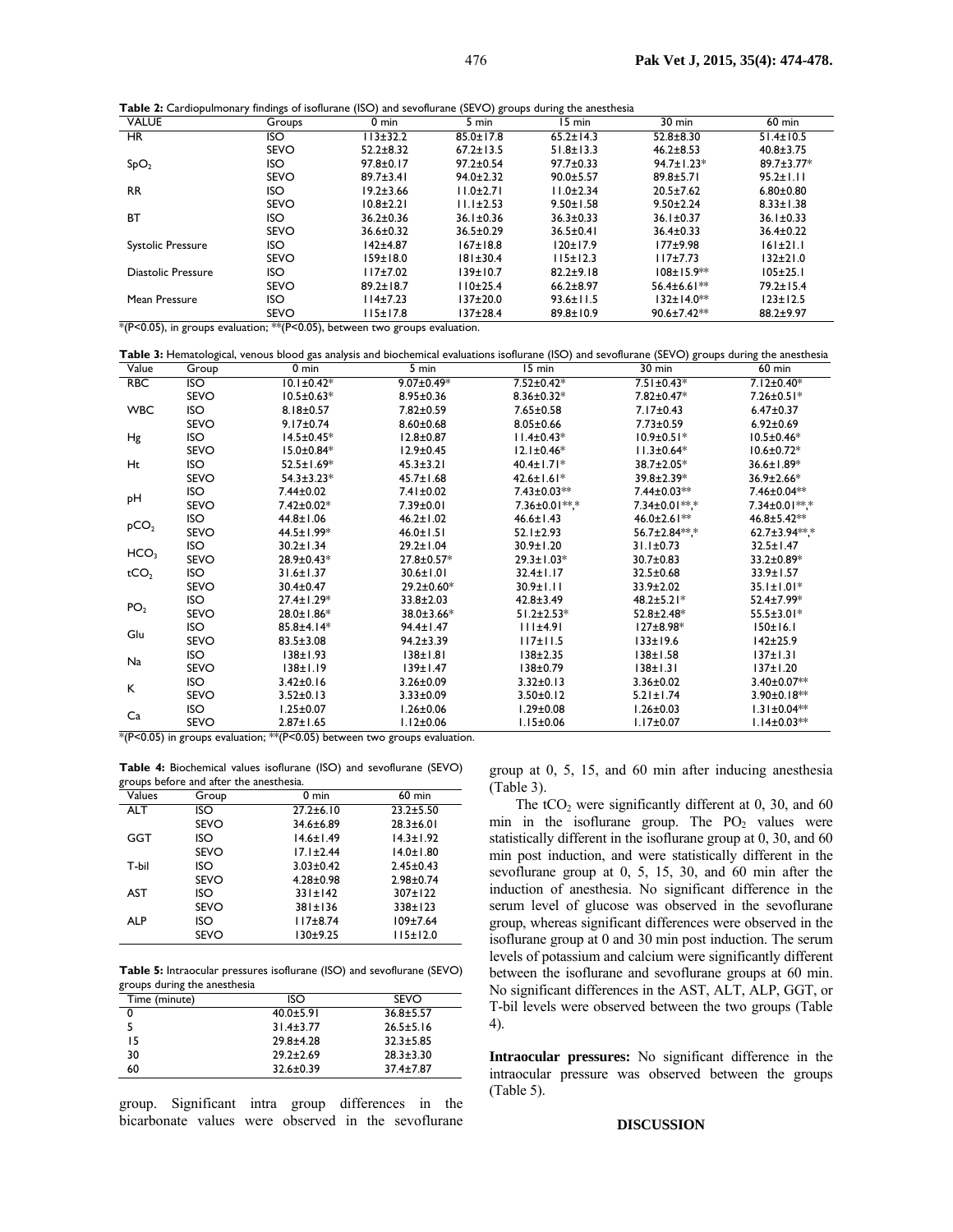Numerous preanesthetic agents are used in horses, including phenothiazines,  $\alpha$ -2 agonists, and opioids (Kempchen *et al*., 2012; Vilalba *et al*., 2014). In the present study, medetomidine was used for premeditated horses before inducing general anesthesia. Alpha-2 agonists provide better sedation, analgesia, and muscle relaxation than phenothiazine and opioids, and medetomidine is more effective than xylazine and detomidine (Yamashita *et al*., 2002). Previous studies of medetomidine in horses have used dosages of 7 and 10 µg/kg (Freeman and England, 2000; Johnston *et al*., 2004). In the study, 7 µg/kg of medetomidine intravenously as premedication for anesthesia in horses, achieving adequate sedation. The findings are consistent with those of a previous studies (Creighton *et al*., 2012; Vilalba *et al*., 2014).

The loss of the palpebral reflex occurred at 16.2±3.47 min in the isoflurane group and 9.38±0.66 min in sevoflurane group. The return of the palpebral reflex, spontaneous breathing, and standing up times were shorter in the sevoflurane than in the isoflurane group, but the differences were not statistically significant. These conditions were likely related to the low blood concentration and rapid elimination of sevoflurane from the blood (Yamashita *et al*., 2002).

General ECG assessments of the two groups revealed no significant atrial fibrillation or atrioventricular blockade. Cardiac activity was regular and rhythmic. However, arrhythmia and ventricular extrasystole were observed in some horses due to hypoxia, which may have been caused by respiratory depression during anesthesia. Peripheral vasodilatation caused by anesthetic agents can reduce arterial pressure and peripheral vascular resistance in a dose-dependent manner, which contribute to arrhythmia and ventricular extrasystole (Yamashita *et al*., 2002).

Previous studies have shown that sevoflurane depresses the cardiovascular system in a dose-dependent manner (Yamanaka *et al*., 2001). Wagner *et al*. (2012) reported that xylazine-ketamine or xylazine-propofol infusion significantly improved quality of recovery from sevoflurane anesthesia in horses. Xylazine-ketamine or xylazine-propofol infusions may be of benefit during recovery from sevoflurane anesthesia in horses for which a smooth recovery is particularly critical. However, oxygenation and ventilation should be monitored carefully. The risk of hypotension in horses receiving sevoflurane anesthesia increased with increasing dose of sevoflurane. By contrast, it was observed no hypotension in the horses in the sevoflurane group in the study. This may have been related to the maximum dosage used in study (8%), which was decreased at 5, 15, and 30 min after the induction of anesthesia.

The BT decreases during general anesthesia because of environmental factors, peripheral vasodilatation, and the depression of the cardiovascular system (Bednarski *et al*., 2011). In the study, the BT in both groups decreased during anesthesia, presumably for these reasons. During anesthesia, the mean BT ranged from 36.2 to 36.4°C.

Arterial and venous hematological parameters reflect the ventilation and fluid-electrolyte balance of animals. The partial pressures of arterial oxygen and carbon dioxide reflect lung function. Blood pH, SPO2, tCO2, and serum bicarbonate are also used to evaluate lung function.

If the venous blood circulation is not impaired, these parameters can also be measured from the venous blood. However, the venous blood values are 5 to 10 mm Hg and 1 to 5 mEq/L higher, respectively, than those of the arterial blood, whereas the pH of venous blood is 0.03 to 0.05 units lower than that of the arterial blood (Steffey *et*   $al., 2005;$  Marcilla *et al.*, 2012). In the study, the  $pCO<sub>2</sub>$ , bicarbonate, and  $tCO<sub>2</sub>$  values increased during anesthesia, and these increases were greater in the sevoflurane than in the isoflurane group. Increases in  $pCO<sub>2</sub>$ , bicarbonate, and  $tCO<sub>2</sub>$  were related to the compensatory response to respiratory acidosis and metabolic alkalosis.

Serum glucose increased during anesthesia in both groups in our study. General anesthesia may cause fear, excitement and hypoxia. Therefore, hyperglycemia could be caused by stress hormones, glucocorticoids and medetomidine. The decreases in Hg, Ht, and RBC count observed in both groups of horses in the study were likely the result of hypoxia during anesthesia (Grimsrud *et al*., 2015). Serum levels of calcium, potassium, and sodium are critical for maintaining homeostasis. Increases or decreases in the levels of these electrolytes influence ECG measurements during anesthesia. No statistically significant differences in serum levels of calcium, potassium, and sodium were observed within or between the two groups of horses in our study. These findings explain the absence of significant changes in the ECG traces of horses during anesthesia.

Monitoring hepatic function is also important before and during anesthesia because some anesthetic agents are detoxified in liver. Depending on the anesthetic agents used, anesthesia can exacerbate liver damage in animals with liver disorders. The eosinophil count and the levels of serum albumin, bilirubin, creatinine phosphokinase, sorbitol dehydrogenase, ALP, lactate dehydrogenase, AST, and serum cholinesterase are the most commonly analyzed hematological parameters (Peiris *et al*., 2012; Marcilla *et al*., 2012; Grimsrud *et al*., 2015). No statistically significant differences in the levels of liver enzymes or the hepatic profile were observed between the isoflurane and sevoflurane groups in the study. Although the amount of metabolism of sevoflurane by the liver is slightly greater than for isoflurane, the extent of metabolism is similar to isoflurane due to its insolubility

Intraocular pressure could be changed by animal's head positions. Therefore measurement should be taken in standing positions (Marzok *et al*., 2014). The mean intraocular pressure during anesthesia in the horses in our study did not differ significantly from the reference value. These results suggest that our anesthesia protocols can be used safely for eye surgeries in horses.

**Conclusion:** the light of clinical, cardiovascular, hematological and biochemical values were determined a situation of general anesthesia. Both anesthesic protocols could be used safely in horses. Both protocols appear to produce very similar degrees of depression in a dosedependent manner. The only advantage sevoflurane may have over isoflurane is the ability to change depth of anesthesia slightly quicker.

**Author's contribution:** Authors will declare the contribution of MA, HE and EE conceived and designed